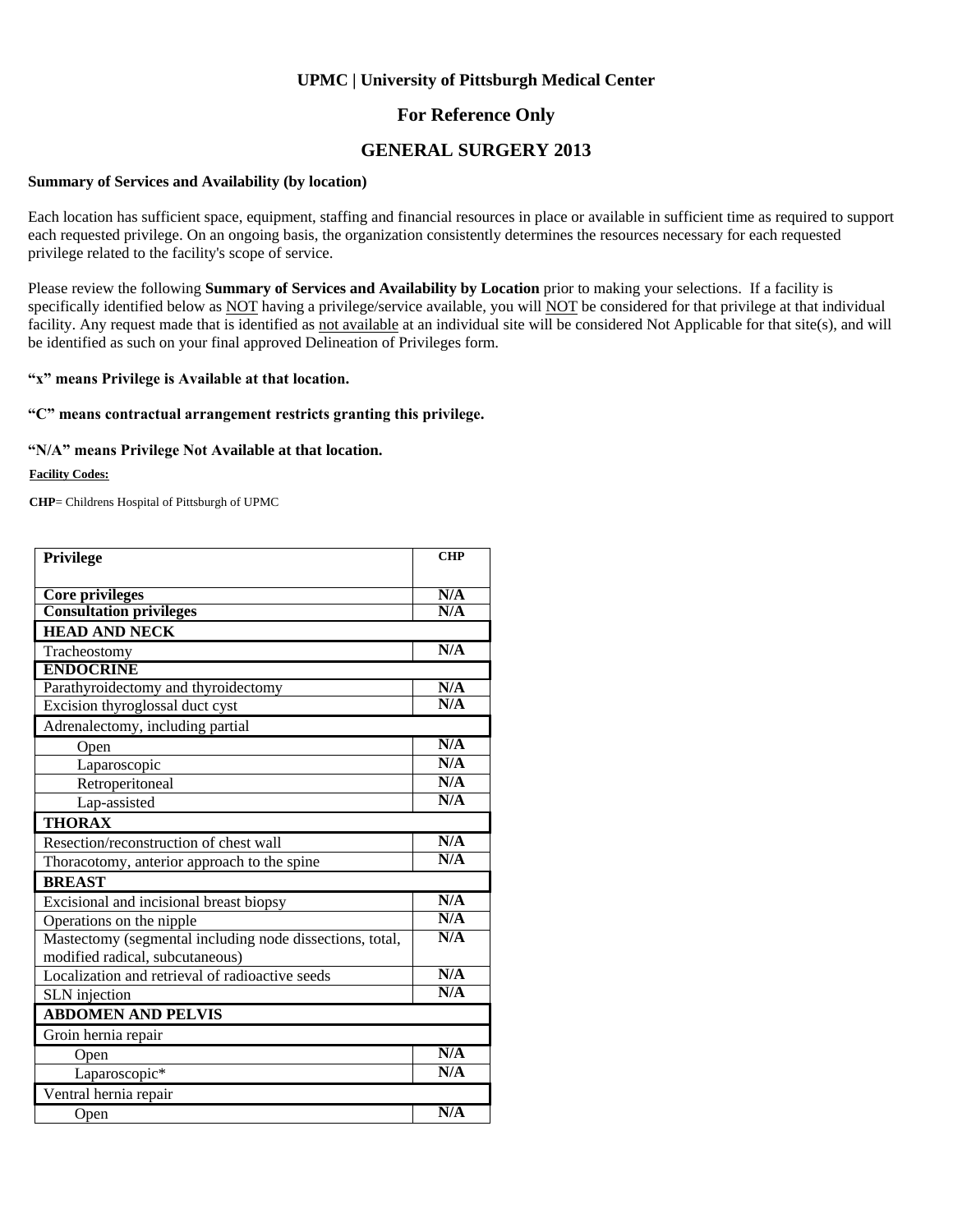# **For Reference Only**

# **GENERAL SURGERY 2013**

Page 2 of 5

| N/A<br>Laparoscopic*<br>Umbilical hernia repair<br>N/A<br>Open<br>N/A<br>Laparoscopic*<br>N/A<br>Peritoneal/retroperitoneal dissection (e.g. for exposure of<br>the spine or lymphadenectomy)<br>N/A<br>Exploratory laparotomy/laparoscopy<br>N/A<br>Diaphragmatic Herniorrhaphy<br><b>ALIMENTARY TRACT</b><br>N/A<br>Esophagectomy<br>Nissen fundoplication<br>N/A<br>Open<br>N/A<br>Laparoscopic<br>Gastrectomy, gastroenterostomy, gastrostomy<br>N/A<br>Open<br>N/A<br>Laparoscopic*<br>N/A<br>Vagotomy except highly selective<br>Highly selective vagotomy<br>N/A<br>Open<br>N/A<br>Laparoscopic*<br>N/A<br>Cholecystectomy (all techniques), cholecystostomy,<br>common bile duct exploration<br>Appendectomy<br>N/A<br>Open<br>N/A<br>Laparoscopic<br>N/A<br>Incision, excision, resection of intestine, including<br>placement of enterostomy<br>N/A<br>Hemorrhoidectomy, Stapled hemorrhoidectomy,<br>sphincterotomy, fistulotomy and other techniques<br>N/A<br>Transanal excision/fulguration of anorectal<br>mass<br>N/A<br>Repair enterocele/rectocele*<br>N/A<br>Reconstructive perineal procedures (sphincteroplasty,<br>repair vesico-vaginal-enteric fistula)*<br>Colectomy (all)/colostomy<br>N/A<br>Open<br>N/A<br>Laparoscopic*<br>Transanal<br>N/A<br><b>TEMIS</b><br>N/A<br><b>TEMS</b><br>Splenectomy<br>N/A<br>Open<br>N/A<br>Laparoscopic*<br>Abdominoperineal resection<br>N/A<br>Open<br>N/A<br>Laparoscopically assisted*<br>N/A<br>Restorative proctocolectomy*<br>Adrenalectomy, including partial<br>N/A | Privilege | $\overline{\text{CHP}}$ |
|------------------------------------------------------------------------------------------------------------------------------------------------------------------------------------------------------------------------------------------------------------------------------------------------------------------------------------------------------------------------------------------------------------------------------------------------------------------------------------------------------------------------------------------------------------------------------------------------------------------------------------------------------------------------------------------------------------------------------------------------------------------------------------------------------------------------------------------------------------------------------------------------------------------------------------------------------------------------------------------------------------------------------------------------------------------------------------------------------------------------------------------------------------------------------------------------------------------------------------------------------------------------------------------------------------------------------------------------------------------------------------------------------------------------------------------------------------------------------------------------------------------------------------------|-----------|-------------------------|
|                                                                                                                                                                                                                                                                                                                                                                                                                                                                                                                                                                                                                                                                                                                                                                                                                                                                                                                                                                                                                                                                                                                                                                                                                                                                                                                                                                                                                                                                                                                                          |           |                         |
|                                                                                                                                                                                                                                                                                                                                                                                                                                                                                                                                                                                                                                                                                                                                                                                                                                                                                                                                                                                                                                                                                                                                                                                                                                                                                                                                                                                                                                                                                                                                          |           |                         |
|                                                                                                                                                                                                                                                                                                                                                                                                                                                                                                                                                                                                                                                                                                                                                                                                                                                                                                                                                                                                                                                                                                                                                                                                                                                                                                                                                                                                                                                                                                                                          |           |                         |
|                                                                                                                                                                                                                                                                                                                                                                                                                                                                                                                                                                                                                                                                                                                                                                                                                                                                                                                                                                                                                                                                                                                                                                                                                                                                                                                                                                                                                                                                                                                                          |           |                         |
|                                                                                                                                                                                                                                                                                                                                                                                                                                                                                                                                                                                                                                                                                                                                                                                                                                                                                                                                                                                                                                                                                                                                                                                                                                                                                                                                                                                                                                                                                                                                          |           |                         |
|                                                                                                                                                                                                                                                                                                                                                                                                                                                                                                                                                                                                                                                                                                                                                                                                                                                                                                                                                                                                                                                                                                                                                                                                                                                                                                                                                                                                                                                                                                                                          |           |                         |
|                                                                                                                                                                                                                                                                                                                                                                                                                                                                                                                                                                                                                                                                                                                                                                                                                                                                                                                                                                                                                                                                                                                                                                                                                                                                                                                                                                                                                                                                                                                                          |           |                         |
|                                                                                                                                                                                                                                                                                                                                                                                                                                                                                                                                                                                                                                                                                                                                                                                                                                                                                                                                                                                                                                                                                                                                                                                                                                                                                                                                                                                                                                                                                                                                          |           |                         |
|                                                                                                                                                                                                                                                                                                                                                                                                                                                                                                                                                                                                                                                                                                                                                                                                                                                                                                                                                                                                                                                                                                                                                                                                                                                                                                                                                                                                                                                                                                                                          |           |                         |
|                                                                                                                                                                                                                                                                                                                                                                                                                                                                                                                                                                                                                                                                                                                                                                                                                                                                                                                                                                                                                                                                                                                                                                                                                                                                                                                                                                                                                                                                                                                                          |           |                         |
|                                                                                                                                                                                                                                                                                                                                                                                                                                                                                                                                                                                                                                                                                                                                                                                                                                                                                                                                                                                                                                                                                                                                                                                                                                                                                                                                                                                                                                                                                                                                          |           |                         |
|                                                                                                                                                                                                                                                                                                                                                                                                                                                                                                                                                                                                                                                                                                                                                                                                                                                                                                                                                                                                                                                                                                                                                                                                                                                                                                                                                                                                                                                                                                                                          |           |                         |
|                                                                                                                                                                                                                                                                                                                                                                                                                                                                                                                                                                                                                                                                                                                                                                                                                                                                                                                                                                                                                                                                                                                                                                                                                                                                                                                                                                                                                                                                                                                                          |           |                         |
|                                                                                                                                                                                                                                                                                                                                                                                                                                                                                                                                                                                                                                                                                                                                                                                                                                                                                                                                                                                                                                                                                                                                                                                                                                                                                                                                                                                                                                                                                                                                          |           |                         |
|                                                                                                                                                                                                                                                                                                                                                                                                                                                                                                                                                                                                                                                                                                                                                                                                                                                                                                                                                                                                                                                                                                                                                                                                                                                                                                                                                                                                                                                                                                                                          |           |                         |
|                                                                                                                                                                                                                                                                                                                                                                                                                                                                                                                                                                                                                                                                                                                                                                                                                                                                                                                                                                                                                                                                                                                                                                                                                                                                                                                                                                                                                                                                                                                                          |           |                         |
|                                                                                                                                                                                                                                                                                                                                                                                                                                                                                                                                                                                                                                                                                                                                                                                                                                                                                                                                                                                                                                                                                                                                                                                                                                                                                                                                                                                                                                                                                                                                          |           |                         |
|                                                                                                                                                                                                                                                                                                                                                                                                                                                                                                                                                                                                                                                                                                                                                                                                                                                                                                                                                                                                                                                                                                                                                                                                                                                                                                                                                                                                                                                                                                                                          |           |                         |
|                                                                                                                                                                                                                                                                                                                                                                                                                                                                                                                                                                                                                                                                                                                                                                                                                                                                                                                                                                                                                                                                                                                                                                                                                                                                                                                                                                                                                                                                                                                                          |           |                         |
|                                                                                                                                                                                                                                                                                                                                                                                                                                                                                                                                                                                                                                                                                                                                                                                                                                                                                                                                                                                                                                                                                                                                                                                                                                                                                                                                                                                                                                                                                                                                          |           |                         |
|                                                                                                                                                                                                                                                                                                                                                                                                                                                                                                                                                                                                                                                                                                                                                                                                                                                                                                                                                                                                                                                                                                                                                                                                                                                                                                                                                                                                                                                                                                                                          |           |                         |
|                                                                                                                                                                                                                                                                                                                                                                                                                                                                                                                                                                                                                                                                                                                                                                                                                                                                                                                                                                                                                                                                                                                                                                                                                                                                                                                                                                                                                                                                                                                                          |           |                         |
|                                                                                                                                                                                                                                                                                                                                                                                                                                                                                                                                                                                                                                                                                                                                                                                                                                                                                                                                                                                                                                                                                                                                                                                                                                                                                                                                                                                                                                                                                                                                          |           |                         |
|                                                                                                                                                                                                                                                                                                                                                                                                                                                                                                                                                                                                                                                                                                                                                                                                                                                                                                                                                                                                                                                                                                                                                                                                                                                                                                                                                                                                                                                                                                                                          |           |                         |
|                                                                                                                                                                                                                                                                                                                                                                                                                                                                                                                                                                                                                                                                                                                                                                                                                                                                                                                                                                                                                                                                                                                                                                                                                                                                                                                                                                                                                                                                                                                                          |           |                         |
|                                                                                                                                                                                                                                                                                                                                                                                                                                                                                                                                                                                                                                                                                                                                                                                                                                                                                                                                                                                                                                                                                                                                                                                                                                                                                                                                                                                                                                                                                                                                          |           |                         |
|                                                                                                                                                                                                                                                                                                                                                                                                                                                                                                                                                                                                                                                                                                                                                                                                                                                                                                                                                                                                                                                                                                                                                                                                                                                                                                                                                                                                                                                                                                                                          |           |                         |
|                                                                                                                                                                                                                                                                                                                                                                                                                                                                                                                                                                                                                                                                                                                                                                                                                                                                                                                                                                                                                                                                                                                                                                                                                                                                                                                                                                                                                                                                                                                                          |           |                         |
|                                                                                                                                                                                                                                                                                                                                                                                                                                                                                                                                                                                                                                                                                                                                                                                                                                                                                                                                                                                                                                                                                                                                                                                                                                                                                                                                                                                                                                                                                                                                          |           |                         |
|                                                                                                                                                                                                                                                                                                                                                                                                                                                                                                                                                                                                                                                                                                                                                                                                                                                                                                                                                                                                                                                                                                                                                                                                                                                                                                                                                                                                                                                                                                                                          |           |                         |
|                                                                                                                                                                                                                                                                                                                                                                                                                                                                                                                                                                                                                                                                                                                                                                                                                                                                                                                                                                                                                                                                                                                                                                                                                                                                                                                                                                                                                                                                                                                                          |           |                         |
|                                                                                                                                                                                                                                                                                                                                                                                                                                                                                                                                                                                                                                                                                                                                                                                                                                                                                                                                                                                                                                                                                                                                                                                                                                                                                                                                                                                                                                                                                                                                          |           |                         |
|                                                                                                                                                                                                                                                                                                                                                                                                                                                                                                                                                                                                                                                                                                                                                                                                                                                                                                                                                                                                                                                                                                                                                                                                                                                                                                                                                                                                                                                                                                                                          |           |                         |
|                                                                                                                                                                                                                                                                                                                                                                                                                                                                                                                                                                                                                                                                                                                                                                                                                                                                                                                                                                                                                                                                                                                                                                                                                                                                                                                                                                                                                                                                                                                                          |           |                         |
|                                                                                                                                                                                                                                                                                                                                                                                                                                                                                                                                                                                                                                                                                                                                                                                                                                                                                                                                                                                                                                                                                                                                                                                                                                                                                                                                                                                                                                                                                                                                          |           |                         |
|                                                                                                                                                                                                                                                                                                                                                                                                                                                                                                                                                                                                                                                                                                                                                                                                                                                                                                                                                                                                                                                                                                                                                                                                                                                                                                                                                                                                                                                                                                                                          |           |                         |
|                                                                                                                                                                                                                                                                                                                                                                                                                                                                                                                                                                                                                                                                                                                                                                                                                                                                                                                                                                                                                                                                                                                                                                                                                                                                                                                                                                                                                                                                                                                                          |           |                         |
|                                                                                                                                                                                                                                                                                                                                                                                                                                                                                                                                                                                                                                                                                                                                                                                                                                                                                                                                                                                                                                                                                                                                                                                                                                                                                                                                                                                                                                                                                                                                          |           |                         |
|                                                                                                                                                                                                                                                                                                                                                                                                                                                                                                                                                                                                                                                                                                                                                                                                                                                                                                                                                                                                                                                                                                                                                                                                                                                                                                                                                                                                                                                                                                                                          |           |                         |
|                                                                                                                                                                                                                                                                                                                                                                                                                                                                                                                                                                                                                                                                                                                                                                                                                                                                                                                                                                                                                                                                                                                                                                                                                                                                                                                                                                                                                                                                                                                                          |           |                         |
|                                                                                                                                                                                                                                                                                                                                                                                                                                                                                                                                                                                                                                                                                                                                                                                                                                                                                                                                                                                                                                                                                                                                                                                                                                                                                                                                                                                                                                                                                                                                          |           |                         |
|                                                                                                                                                                                                                                                                                                                                                                                                                                                                                                                                                                                                                                                                                                                                                                                                                                                                                                                                                                                                                                                                                                                                                                                                                                                                                                                                                                                                                                                                                                                                          |           |                         |
|                                                                                                                                                                                                                                                                                                                                                                                                                                                                                                                                                                                                                                                                                                                                                                                                                                                                                                                                                                                                                                                                                                                                                                                                                                                                                                                                                                                                                                                                                                                                          |           |                         |
|                                                                                                                                                                                                                                                                                                                                                                                                                                                                                                                                                                                                                                                                                                                                                                                                                                                                                                                                                                                                                                                                                                                                                                                                                                                                                                                                                                                                                                                                                                                                          |           |                         |
|                                                                                                                                                                                                                                                                                                                                                                                                                                                                                                                                                                                                                                                                                                                                                                                                                                                                                                                                                                                                                                                                                                                                                                                                                                                                                                                                                                                                                                                                                                                                          |           |                         |
|                                                                                                                                                                                                                                                                                                                                                                                                                                                                                                                                                                                                                                                                                                                                                                                                                                                                                                                                                                                                                                                                                                                                                                                                                                                                                                                                                                                                                                                                                                                                          |           |                         |
|                                                                                                                                                                                                                                                                                                                                                                                                                                                                                                                                                                                                                                                                                                                                                                                                                                                                                                                                                                                                                                                                                                                                                                                                                                                                                                                                                                                                                                                                                                                                          |           |                         |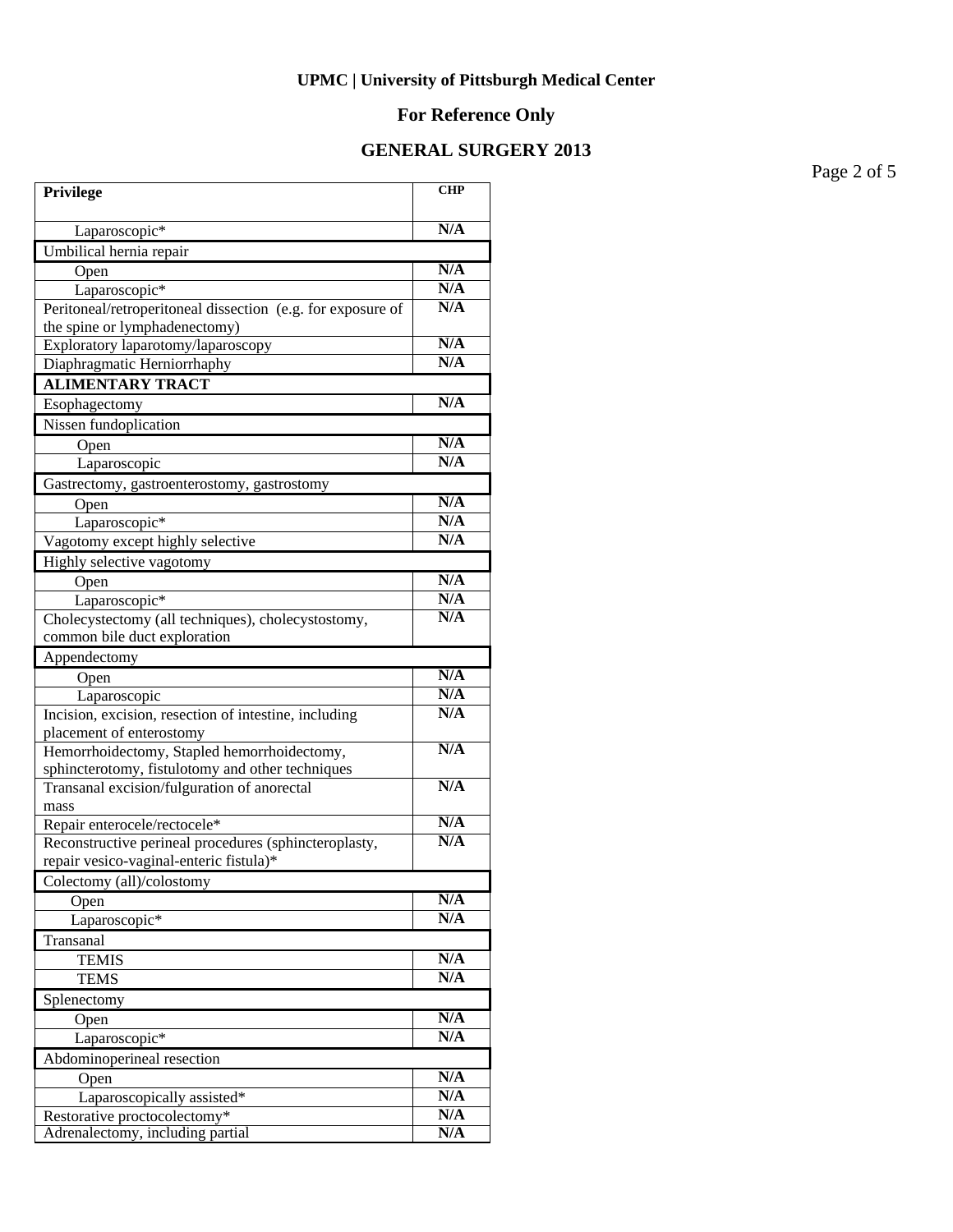#### **For Reference Only**

### **GENERAL SURGERY 2013**

**Privilege CHP** Liver resections\* Open **N/A**  Laparoscopic **N/A** Pancreas resections/debridement Open **N/A** Laparoscopic **N/A**<br>reatectomy N/A Pancreatectomy **GENITOURINARY TRACT (In conjunction with other procedures) Insertion cystostomy tube N/A**<br> **Partial cystectomy bladder repair** N/A Partial cystectomy, bladder repair **N/A**<br>Nephrectomy **N/A** Nephrectomy **N/A**<br>Hysterectomy **N/A** Hysterectomy **N/A**<br>Salpingooophorectomy **N/A** Salpingooophorectomy **SKIN/SOFT TISSUE/BONE** Regional lymph node dissections, partial/complete including sentinel node techniques Cervical **N/A** Axillary **N/A** Mediastinal **N/A**<br>Periaortic **N/A** Periaortic Pelvic **N/A** Sentinel Node Biopsy<br>Skin grafting, partial and full thickness<br>N/A Skin grafting, partial and full thickness Fasciotomy **N/A** Amputations **N/A** Biopsy peripheral nerve **N/A TRAUMA** Pericardial window/pericardiocentesis **N/A** Lung lobectomy **N/A**<br>Pneumonectomy **N/A** Pneumonectomy **N/A**<br>Procedures on Esophagus **N/A** Procedures on Esophagus **N/A**<br>
Teletrauma **N/A Teletrauma ENDOSCOPY** Esophagogastroduodenoscopy/biopsy **N/A** Esophageal stent placement **N/A**<br> **Percutaneous endoscopic gastrostomy** N/A Percutaneous endoscopic gastrostomy **N/A**<br>
Larvngoscopy **N/A** Laryngoscopy **N/A** Bronchoscopy/biopsy **N/A**<br>Anosconv/Proctoscopy **N/A** Anoscopy/Proctoscopy Sigmoidoscopy/Colonoscopy/Biopsy/ Polypectomy/Stents **N/A BURN SURGERY** N/A **INTRAOPERATIVE ULTRASOUND N/A ULTRASOUND** Focused Abdominal Sonogram for Trauma (FAST) **N/A VIDEOMAPPING**

Page 3 of 5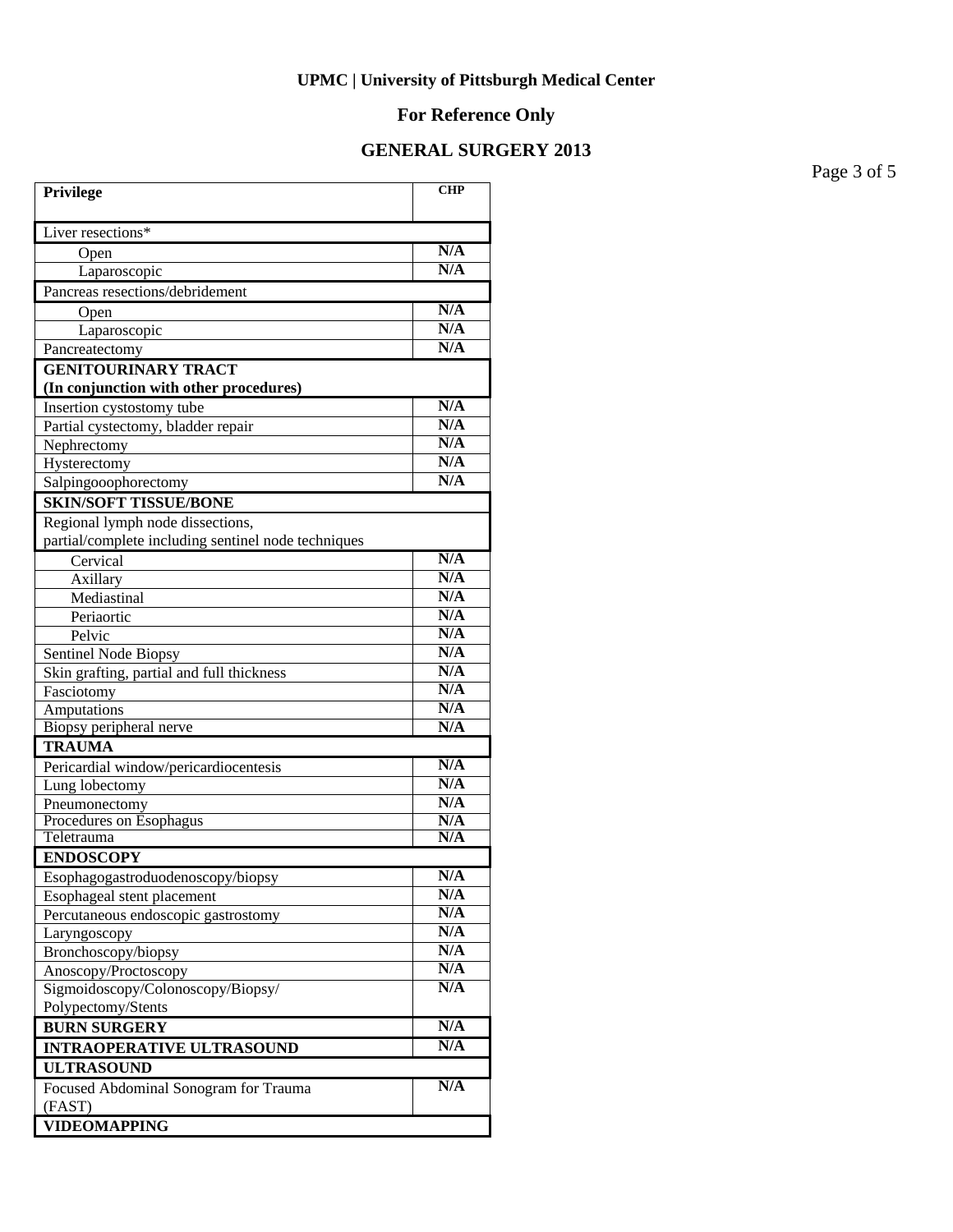# **For Reference Only**

# **GENERAL SURGERY 2013**

Page 4 of 5

| Privilege                                                                         | <b>CHP</b> |
|-----------------------------------------------------------------------------------|------------|
| Videoassisted parathyroidectomy/thyroidectomy                                     | N/A        |
| Videoassisted neuroendocrine tumor resection                                      | N/A        |
| Intraoperative Nuclear Mapping (Gamma Probe)                                      | N/A        |
| <b>ROBOTICS (Certificate Required)</b>                                            | N/A        |
| <b>FLUOROSCOPY</b> (Certificate Required)                                         | N/A        |
| <b>LASER</b>                                                                      |            |
| $Nd:YA\overline{G}$                                                               | N/A        |
| CO <sub>2</sub>                                                                   | N/A        |
| KTP:YAG                                                                           | N/A        |
| Argon                                                                             | N/A        |
| Excimer-308 nm                                                                    | N/A        |
| Diode-532 nm                                                                      | N/A        |
| Diode- 630 nm                                                                     | N/A        |
| Diode-810 nm                                                                      | N/A        |
| Diode (Indigo)-832 nm                                                             | N/A        |
| Ho:YAG                                                                            | N/A        |
| <b>ANESTHESIA</b>                                                                 |            |
| Moderate Sedation                                                                 | N/A        |
| <b>CRITICAL CARE</b>                                                              |            |
| Medical supervision of intensive care unit patients,                              | N/A        |
| emergency transport, critical illness, and multi-system                           |            |
| organ failure                                                                     |            |
| Arterial catheter insertion                                                       | N/A        |
| Central venous and percutaneous dialysis catheter                                 | N/A        |
| insertion                                                                         | N/A        |
| Pulmonary artery catheter insertion                                               | N/A        |
| Pericardiocentesis                                                                | N/A        |
| Interpretation and management of hemodynamic data                                 | N/A        |
| Initiation and management of vasoactive and/or anti-<br>arrhythmic drug infusions |            |
| Debrillation/cardioversion                                                        | N/A        |
| Transthoracic echocardiography (limited)                                          | N/A        |
| Airway management of the non-intubated patient                                    | N/A        |
| Endotracheal intubation (oral, nasal)                                             | N/A        |
| Cricothyrotomy                                                                    | N/A        |
| Percutaneous tracheostomy                                                         | N/A        |
| Bronchoscopy                                                                      | N/A        |
| Thoracentesis                                                                     | N/A        |
| Thoracostomy tube insertion/management                                            | N/A        |
| Mechanical ventilation - initiation and management                                | N/A        |
| Renal replacement therapy management                                              | N/A        |
| Nutritional management of the ICU patient                                         | N/A        |
| Lumbar puncture                                                                   | N/A        |
| Intercostal nerve block                                                           | N/A        |
| Cardiopulmonary resuscitation                                                     | N/A        |
| Abdominal paracentesis                                                            | N/A        |
| Diagnostic ultrasonography                                                        | N/A        |
| Fluoroscopy                                                                       | N/A        |
| Administration of intermittent and continuous sedation,                           | N/A        |